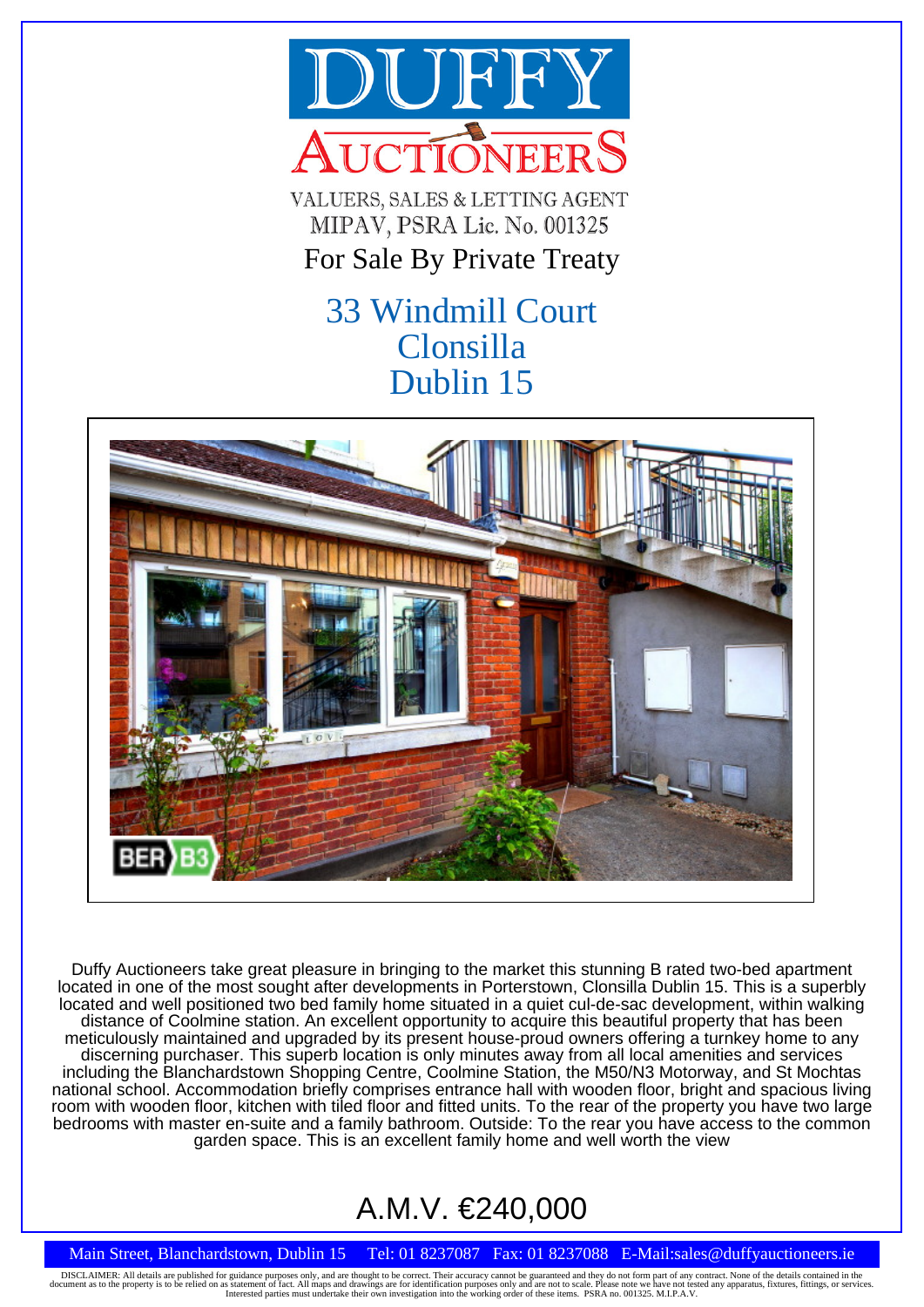## Features

Superb B rated own door two-bed apartment. In showroom condition with many extras included in sale. Newly fitted designer kitchen with tiled floor. Solid oak floors throughout. Two large bedrooms with master en-suite. Within five minutes' walk of Coolmine station via private walkway. Large living room with wooden floor. Recently upgraded Gas fired central heating. Double-glazed windows. Security Alarm system. Prime residential location. Management fee EUR878 p.a.

#### Entrance Hall

Entrance hallway: 1.70m x 1.51m With wooden floor and alarm control panel.

#### Living Room

Living Room: 6.01m x 4.77m Large living room with feature fireplace and solid oak floor.

> Dining Room With hardwood floor.

#### Kitchen

Kitchen: Kitchen/Dining Area 3.43m x 1.66m Stunning newly fitted kitchen with tiled floor. Ample units installed hob, washing machine and other appliances.

> Outside Features Parking to the front.









### Main Street, Blanchardstown, Dublin 15 Tel: 01 8237087 Fax: 01 8237088 E-Mail:sales@duffyauctioneers.ie

DISCLAIMER: All details are published for guidance purposes only, and are thought to be correct. Their accuracy cannot be guaranteed and they do not form part of any contract. None of the details contained in the document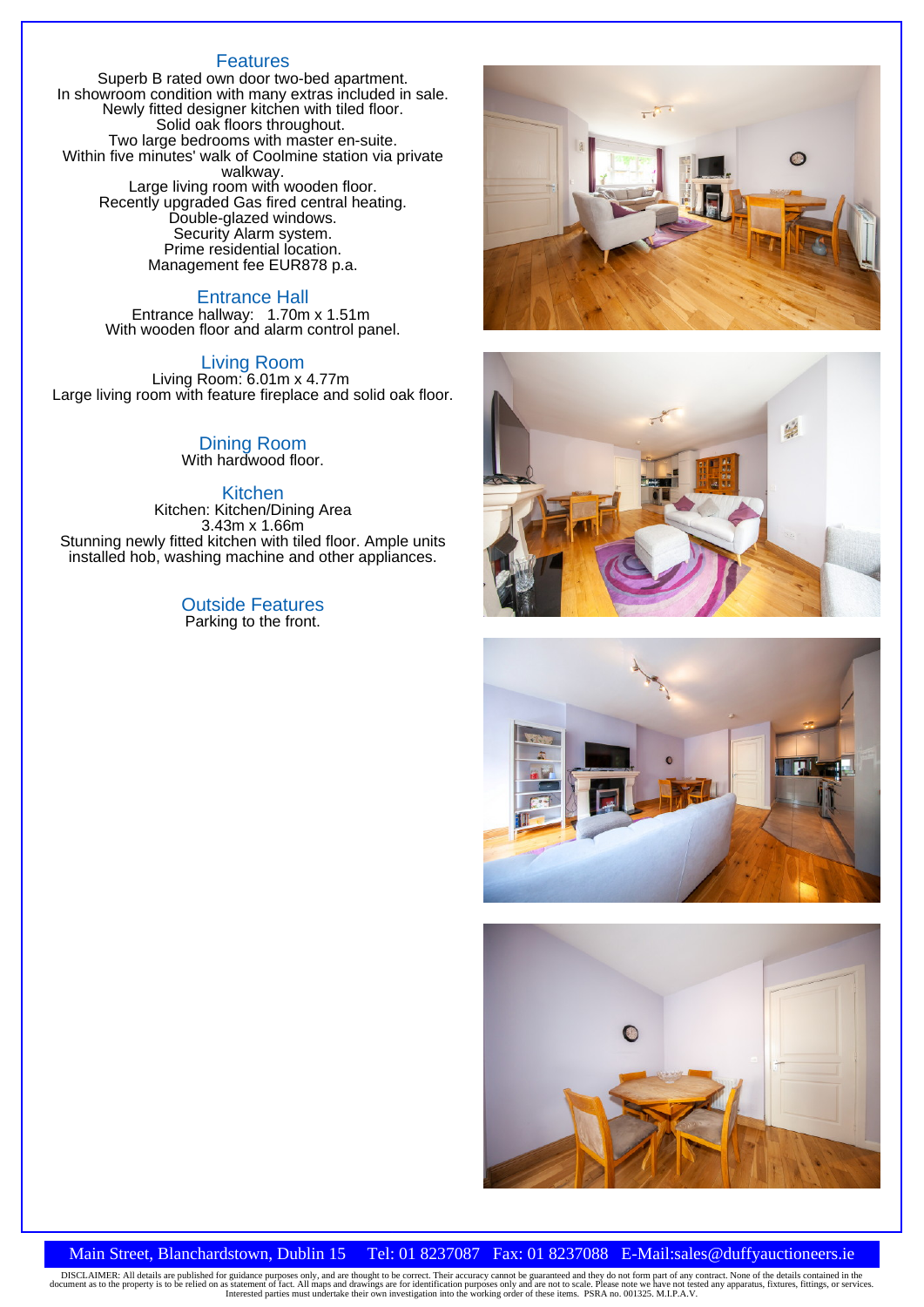## Bedroom 1

Bedroom 1: 3.69m x 2.80m Large spacious double bedroom with solid oak floor and built in wardrobes

**Ensuite** 

En-suite: 1.82m x 1.26m With tiled floor and shower cubicle.

Bedroom 2 Bedroom 2: 3.65m x 1.84m Single bedroom with built in wardrobes and solid oak floor.

> **Bathroom** Bathroom: 1.99m x 1.82m

Family bathroom comprising of bath, w.c, and w.h.b. Fully tiled floor.









## Main Street, Blanchardstown, Dublin 15 Tel: 01 8237087 Fax: 01 8237088 E-Mail:sales@duffyauctioneers.ie

DISCLAIMER: All details are published for guidance purposes only, and are thought to be correct. Their accuracy cannot be guaranteed and they do not form part of any contract. None of the details contained in the document